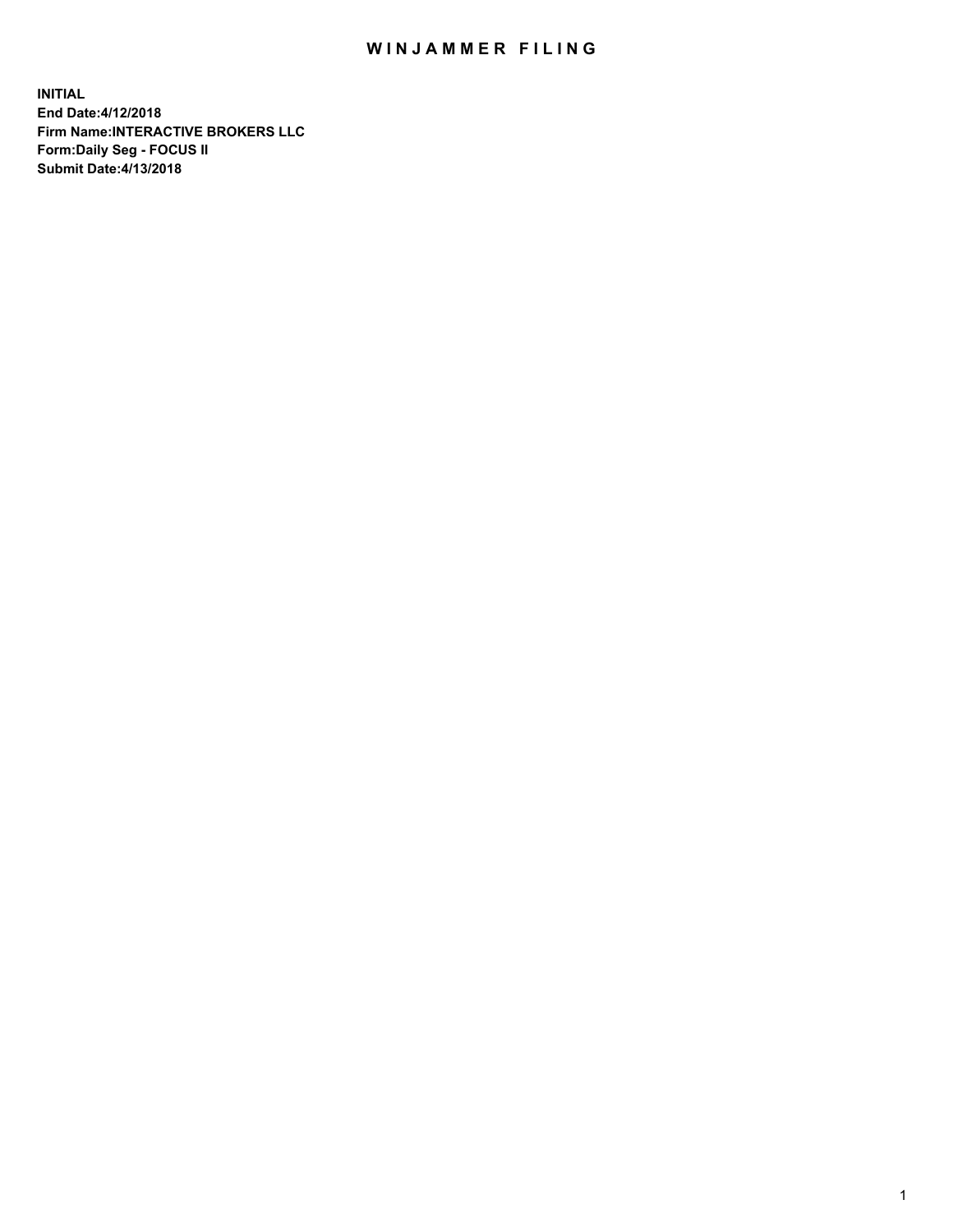## **INITIAL End Date:4/12/2018 Firm Name:INTERACTIVE BROKERS LLC Form:Daily Seg - FOCUS II Submit Date:4/13/2018 Daily Segregation - Cover Page**

| Name of Company<br><b>Contact Name</b><br><b>Contact Phone Number</b><br><b>Contact Email Address</b>                                                                                                                                                                                                                          | <b>INTERACTIVE BROKERS LLC</b><br><b>James Menicucci</b><br>203-618-8085<br>jmenicucci@interactivebrokers.c<br>om |
|--------------------------------------------------------------------------------------------------------------------------------------------------------------------------------------------------------------------------------------------------------------------------------------------------------------------------------|-------------------------------------------------------------------------------------------------------------------|
| FCM's Customer Segregated Funds Residual Interest Target (choose one):<br>a. Minimum dollar amount: ; or<br>b. Minimum percentage of customer segregated funds required:% ; or<br>c. Dollar amount range between: and; or<br>d. Percentage range of customer segregated funds required between: % and %.                       | $\overline{\mathbf{0}}$<br>0<br>155,000,000 245,000,000<br>00                                                     |
| FCM's Customer Secured Amount Funds Residual Interest Target (choose one):<br>a. Minimum dollar amount: ; or<br>b. Minimum percentage of customer secured funds required:%; or<br>c. Dollar amount range between: and; or<br>d. Percentage range of customer secured funds required between: % and %.                          | $\overline{\mathbf{0}}$<br>0<br>80,000,000 120,000,000<br>00                                                      |
| FCM's Cleared Swaps Customer Collateral Residual Interest Target (choose one):<br>a. Minimum dollar amount: ; or<br>b. Minimum percentage of cleared swaps customer collateral required:% ; or<br>c. Dollar amount range between: and; or<br>d. Percentage range of cleared swaps customer collateral required between:% and%. | $\overline{\mathbf{0}}$<br>$\overline{\mathbf{0}}$<br>00<br>0 <sub>0</sub>                                        |

Attach supporting documents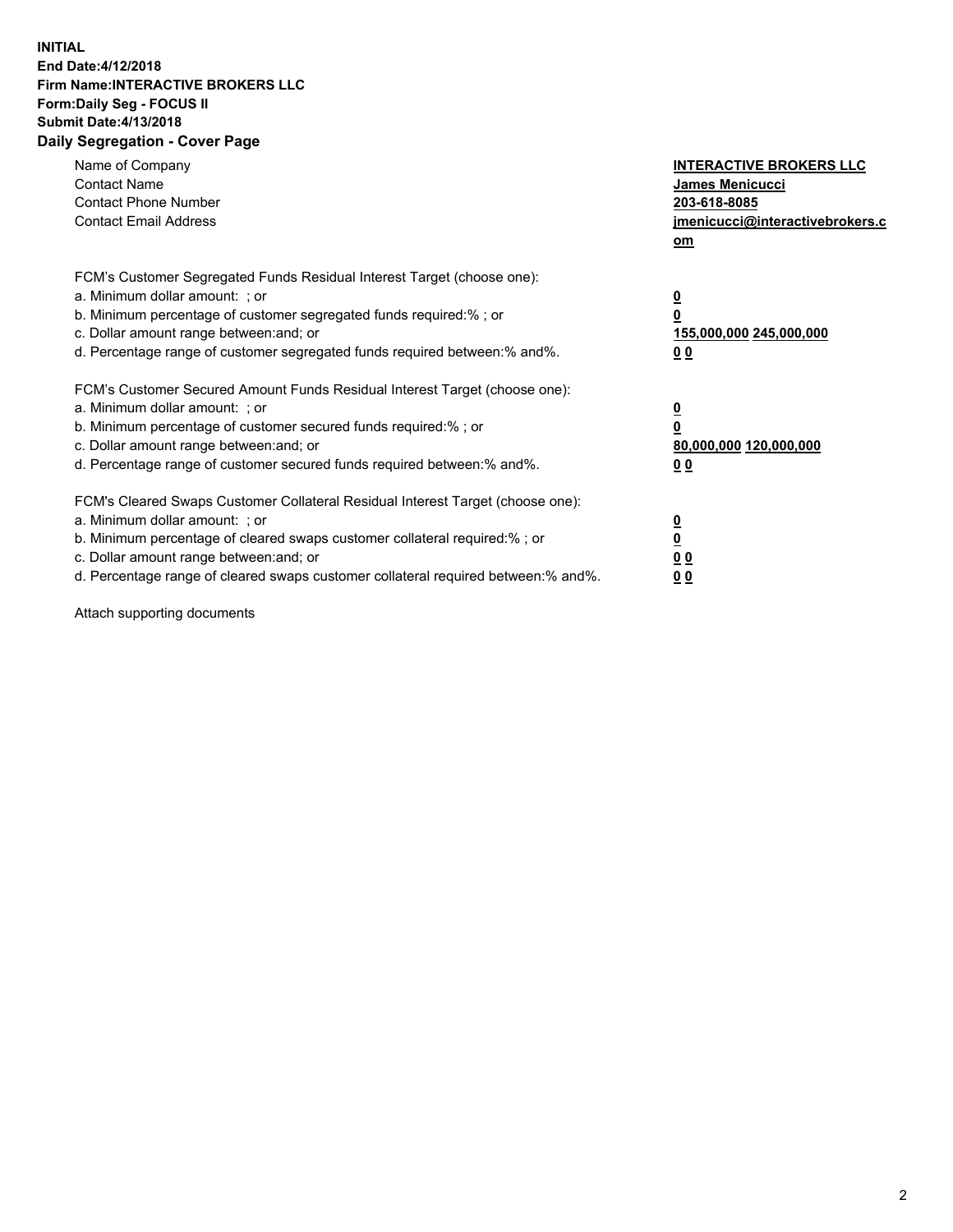## **INITIAL End Date:4/12/2018 Firm Name:INTERACTIVE BROKERS LLC Form:Daily Seg - FOCUS II Submit Date:4/13/2018 Daily Segregation - Secured Amounts**

|     | Daily Jegregation - Jeculed Aniounts                                                                       |                                  |
|-----|------------------------------------------------------------------------------------------------------------|----------------------------------|
|     | Foreign Futures and Foreign Options Secured Amounts                                                        |                                  |
|     | Amount required to be set aside pursuant to law, rule or regulation of a foreign                           | $0$ [7305]                       |
|     | government or a rule of a self-regulatory organization authorized thereunder                               |                                  |
| 1.  | Net ledger balance - Foreign Futures and Foreign Option Trading - All Customers                            |                                  |
|     | A. Cash                                                                                                    | 448,016,400 [7315]               |
|     | B. Securities (at market)                                                                                  | $0$ [7317]                       |
| 2.  | Net unrealized profit (loss) in open futures contracts traded on a foreign board of trade                  | -14,251,127 [7325]               |
| 3.  | Exchange traded options                                                                                    |                                  |
|     | a. Market value of open option contracts purchased on a foreign board of trade                             | <b>55,421</b> [7335]             |
|     | b. Market value of open contracts granted (sold) on a foreign board of trade                               | $-30,609$ [7337]                 |
| 4.  | Net equity (deficit) (add lines 1.2. and 3.)                                                               | 433,790,085 [7345]               |
| 5.  | Account liquidating to a deficit and account with a debit balances - gross amount                          | 3,236 [7351]                     |
|     | Less: amount offset by customer owned securities                                                           | 0 [7352] 3,236 [7354]            |
| 6.  | Amount required to be set aside as the secured amount - Net Liquidating Equity                             | 433,793,321 [7355]               |
|     | Method (add lines 4 and 5)                                                                                 |                                  |
| 7.  | Greater of amount required to be set aside pursuant to foreign jurisdiction (above) or line                | 433,793,321 [7360]               |
|     | 6.                                                                                                         |                                  |
|     | FUNDS DEPOSITED IN SEPARATE REGULATION 30.7 ACCOUNTS                                                       |                                  |
| 1.  | Cash in banks                                                                                              |                                  |
|     | A. Banks located in the United States                                                                      | 114,854,576 [7500]               |
|     | B. Other banks qualified under Regulation 30.7                                                             | 0 [7520] 114,854,576 [7530]      |
| 2.  | Securities                                                                                                 |                                  |
|     | A. In safekeeping with banks located in the United States                                                  | 348,917,805 [7540]               |
|     | B. In safekeeping with other banks qualified under Regulation 30.7                                         | 0 [7560] 348,917,805 [7570]      |
| 3.  | Equities with registered futures commission merchants                                                      |                                  |
|     | A. Cash                                                                                                    | $0$ [7580]                       |
|     | <b>B.</b> Securities                                                                                       | $0$ [7590]                       |
|     | C. Unrealized gain (loss) on open futures contracts                                                        | $0$ [7600]                       |
|     | D. Value of long option contracts                                                                          | $0$ [7610]                       |
|     | E. Value of short option contracts                                                                         | 0 [7615] 0 [7620]                |
| 4.  | Amounts held by clearing organizations of foreign boards of trade                                          |                                  |
|     | A. Cash                                                                                                    | $0$ [7640]                       |
|     | <b>B.</b> Securities                                                                                       | $0$ [7650]                       |
|     | C. Amount due to (from) clearing organization - daily variation                                            | $0$ [7660]                       |
|     | D. Value of long option contracts                                                                          | $0$ [7670]                       |
|     | E. Value of short option contracts                                                                         | 0 [7675] 0 [7680]                |
| 5.  | Amounts held by members of foreign boards of trade                                                         |                                  |
|     | A. Cash                                                                                                    | 100,531,210 [7700]               |
|     | <b>B.</b> Securities                                                                                       | $0$ [7710]                       |
|     | C. Unrealized gain (loss) on open futures contracts                                                        | -4,947,240 [7720]                |
|     | D. Value of long option contracts                                                                          | 53,372 [7730]                    |
|     | E. Value of short option contracts                                                                         | -28,560 [7735] 95,608,782 [7740] |
| 6.  | Amounts with other depositories designated by a foreign board of trade                                     | 0 [7760]                         |
| 7.  | Segregated funds on hand                                                                                   | $0$ [7765]                       |
| 8.  | Total funds in separate section 30.7 accounts                                                              | 559,381,163 [7770]               |
| 9.  | Excess (deficiency) Set Aside for Secured Amount (subtract line 7 Secured Statement<br>Page 1 from Line 8) | 125,587,842 [7380]               |
| 10. | Management Target Amount for Excess funds in separate section 30.7 accounts                                | 80,000,000 [7780]                |
| 11. | Excess (deficiency) funds in separate 30.7 accounts over (under) Management Target                         | 45,587,842 [7785]                |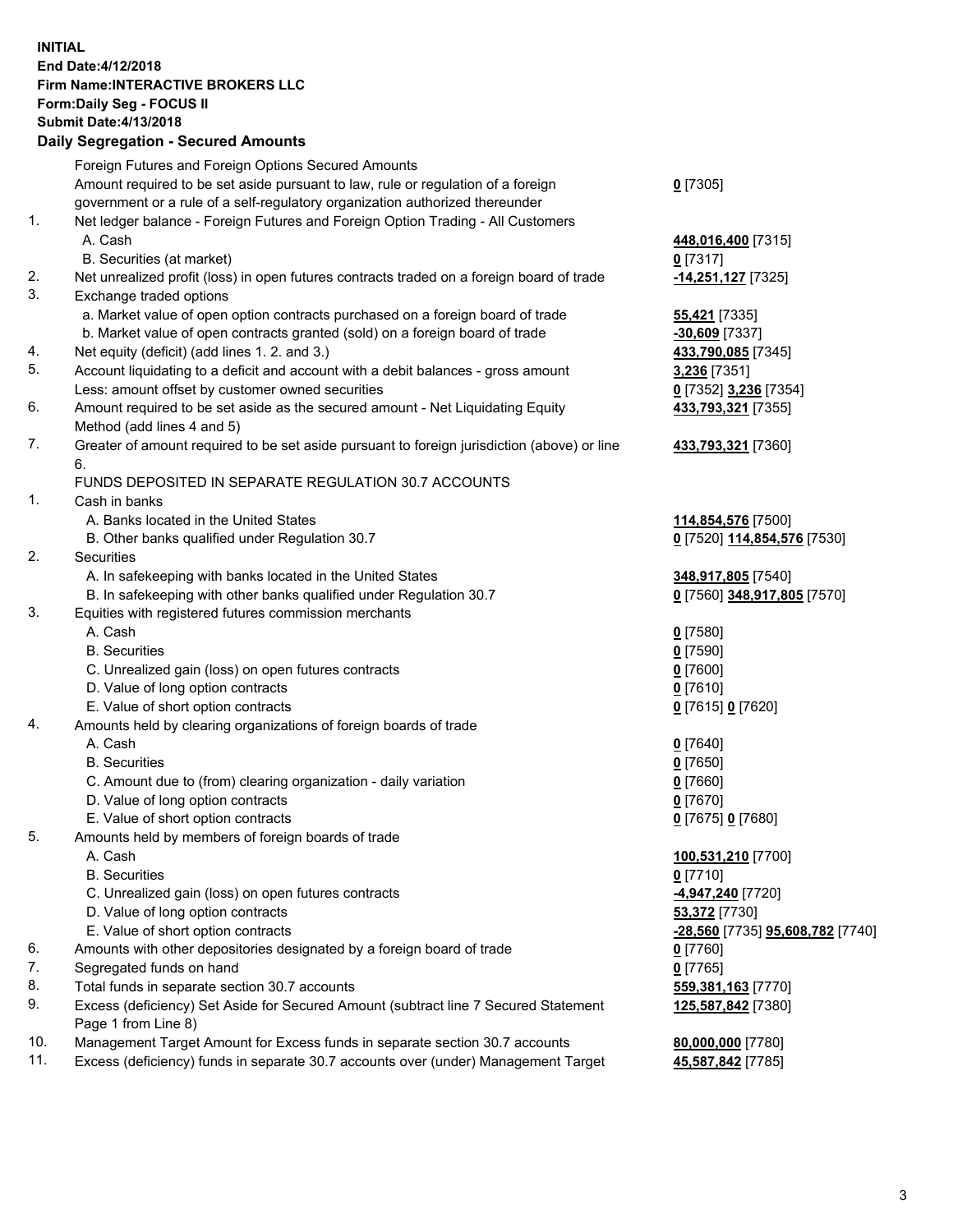**INITIAL End Date:4/12/2018 Firm Name:INTERACTIVE BROKERS LLC Form:Daily Seg - FOCUS II Submit Date:4/13/2018 Daily Segregation - Segregation Statement** SEGREGATION REQUIREMENTS(Section 4d(2) of the CEAct) 1. Net ledger balance A. Cash **4,073,607,840** [7010] B. Securities (at market) **0** [7020] 2. Net unrealized profit (loss) in open futures contracts traded on a contract market **48,941,558** [7030] 3. Exchange traded options A. Add market value of open option contracts purchased on a contract market **203,753,122** [7032] B. Deduct market value of open option contracts granted (sold) on a contract market **-231,359,119** [7033] 4. Net equity (deficit) (add lines 1, 2 and 3) **4,094,943,401** [7040] 5. Accounts liquidating to a deficit and accounts with debit balances - gross amount **219,205** [7045] Less: amount offset by customer securities **0** [7047] **219,205** [7050] 6. Amount required to be segregated (add lines 4 and 5) **4,095,162,606** [7060] FUNDS IN SEGREGATED ACCOUNTS 7. Deposited in segregated funds bank accounts A. Cash **388,468,830** [7070] B. Securities representing investments of customers' funds (at market) **2,844,542,045** [7080] C. Securities held for particular customers or option customers in lieu of cash (at market) **0** [7090] 8. Margins on deposit with derivatives clearing organizations of contract markets A. Cash **23,445,568** [7100] B. Securities representing investments of customers' funds (at market) **1,090,225,259** [7110] C. Securities held for particular customers or option customers in lieu of cash (at market) **0** [7120] 9. Net settlement from (to) derivatives clearing organizations of contract markets **13,825** [7130] 10. Exchange traded options A. Value of open long option contracts **203,805,638** [7132] B. Value of open short option contracts **-231,399,873** [7133] 11. Net equities with other FCMs A. Net liquidating equity **0** [7140] B. Securities representing investments of customers' funds (at market) **0** [7160] C. Securities held for particular customers or option customers in lieu of cash (at market) **0** [7170] 12. Segregated funds on hand **0** [7150] 13. Total amount in segregation (add lines 7 through 12) **4,319,101,292** [7180] 14. Excess (deficiency) funds in segregation (subtract line 6 from line 13) **223,938,686** [7190] 15. Management Target Amount for Excess funds in segregation **155,000,000** [7194] **68,938,686** [7198]

16. Excess (deficiency) funds in segregation over (under) Management Target Amount Excess